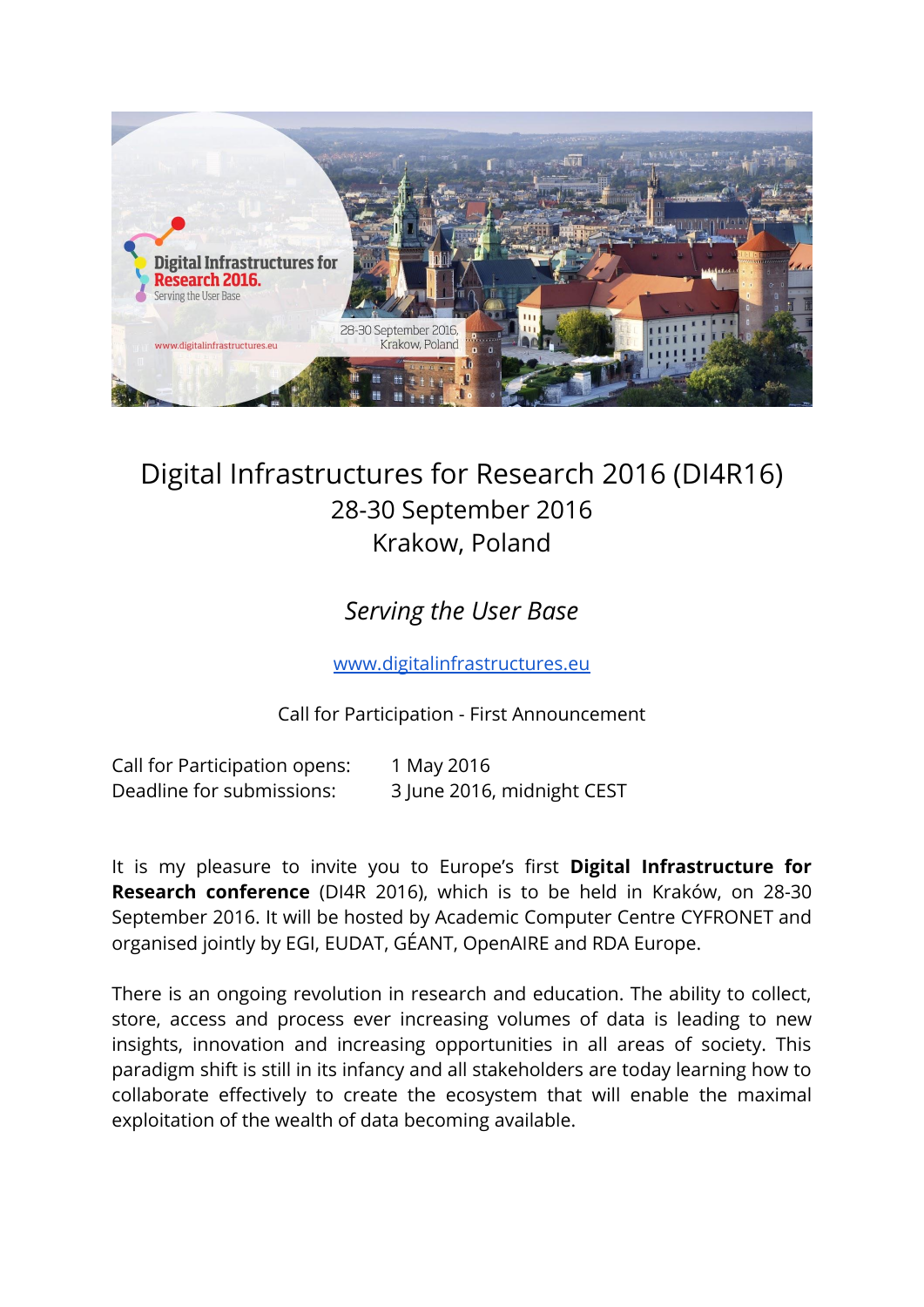With DI4R 2016, we are inviting all the stakeholders including funding agencies, the research communities and the infrastructure providers, both public and private, to come together and share their insights, concerns, needs and vision for the future.

We are inviting submissions for papers that might address a topical subject and suggest the following broad categories of interest:

### **Challenges facing users and service providers**

Modern research requires novel digital services combining software, tools, data and computing across different institutions and across heterogeneous environments. This track focuses on the emerging needs of research collaborations, the requirements of added value thematic services and the computing needs of datadriven science. The track presents challenges and opportunities for both users and providers.

#### **Example topics:**

- *Working with the research community*
- *Working with industry*
- *Working with E-infrastructure platforms*
- *Community engagement*
- *Computing platforms (cloud, HTC, HPC)*
- *Thematic platforms (Science Gateways, Virtual Research Environments, research community tools)*
- *Collaboration and sharing*

### **Services enabling research**

This track focuses on services and frameworks needed to enable researchers to securely collaborate and share resources in a federated environment combining geographically distributed services from multiple providers and further the opportunities of Open Science. Submissions for this track should highlight benefits and challenges as seen by researchers when using existing frameworks or present ideas to address the future challenges.

#### **Example topics:**

- *Security*
- *Incident handling*
- *Trust, Identity & AAI & PID*
- *Federated architecture and enabling services*
- *Open Science services*
- *Service portfolio management*
- *eduGain and eduroam*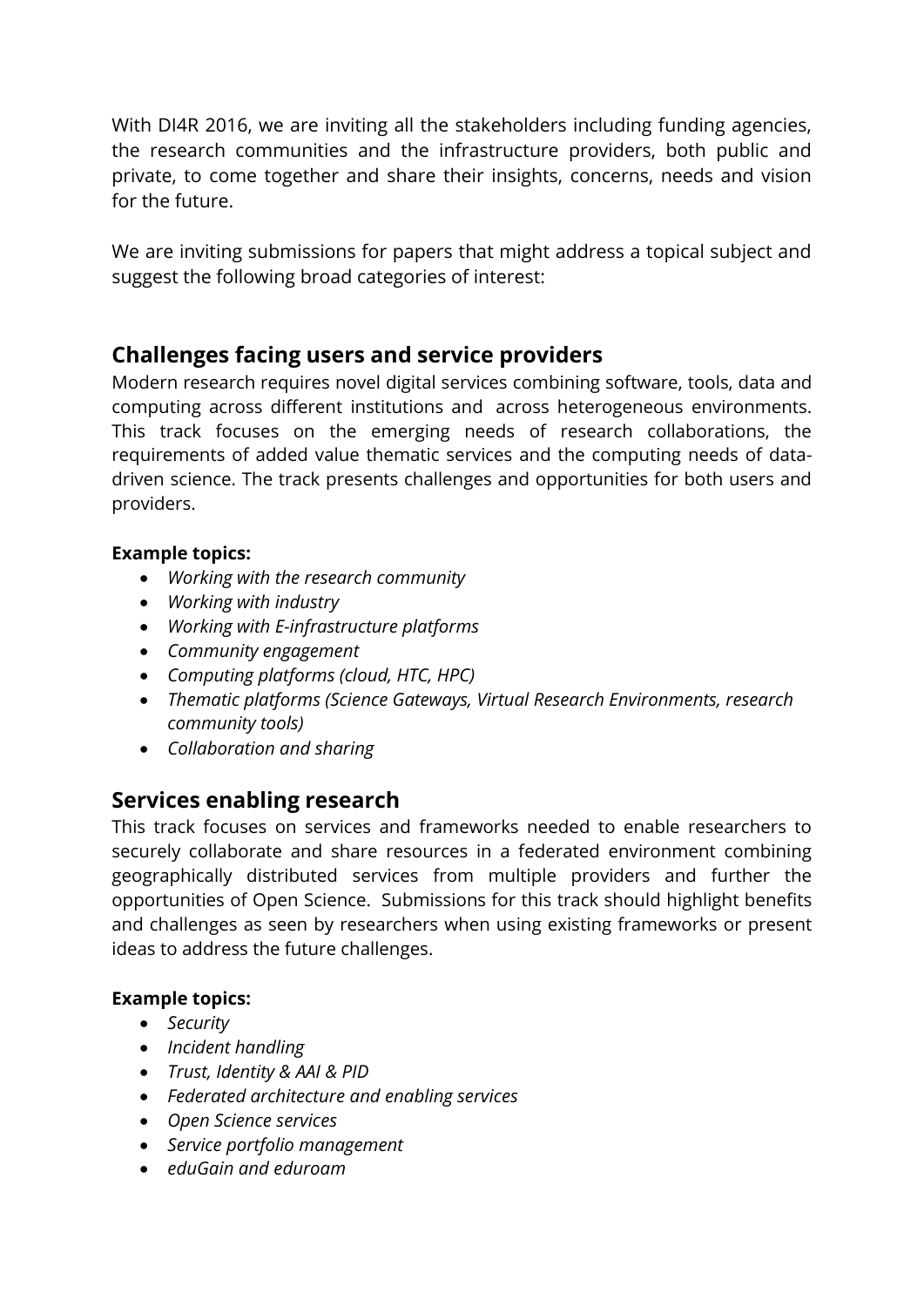*Computer Networking*

### **A changing environment, changing research**

The environment in which research is conducted, and digital infrastructures operate, is changing rapidly. Access and provisioning of services require clear governance, engagement rules, policies and funding models. Submissions should focus on the barriers, opportunities and changes in this environment in order to address the non-technical pressures, for example social, financial, legal and policy that influence the present and future opportunities.

#### **Example topics:**

- *Governance and funding*
- *Business models*
- *Policy development and strategy*
- *Open science policies*
- *The law, friend or foe?*
- *Data protection and privacy*
- *Intellectual Property and Copyright*
- *e-Infra policies*
- *Digital Divide*
- *Procurement*

### **Working with data**

This track focuses on the requirements of data-driven science and the solutions for finding, accessing, integrating and reusing research data. Papers that highlight requirements and opportunities for a seamless usage of digital infrastructures for data management, storage and curation as well as for linking and publishing all forms of research objects like data, software, tools, pipelines and publications would be particularly topical.

#### **Example topics:**

- *Data Science*
- *Data management and preservation*
- *Data visualisation*
- *Ontologies and knowledge representation*
- *Publishing*
- *FAIR principles (Findable, Accessible, Interoperable, Reusable)*
- *Open science publishing*
- *Open data*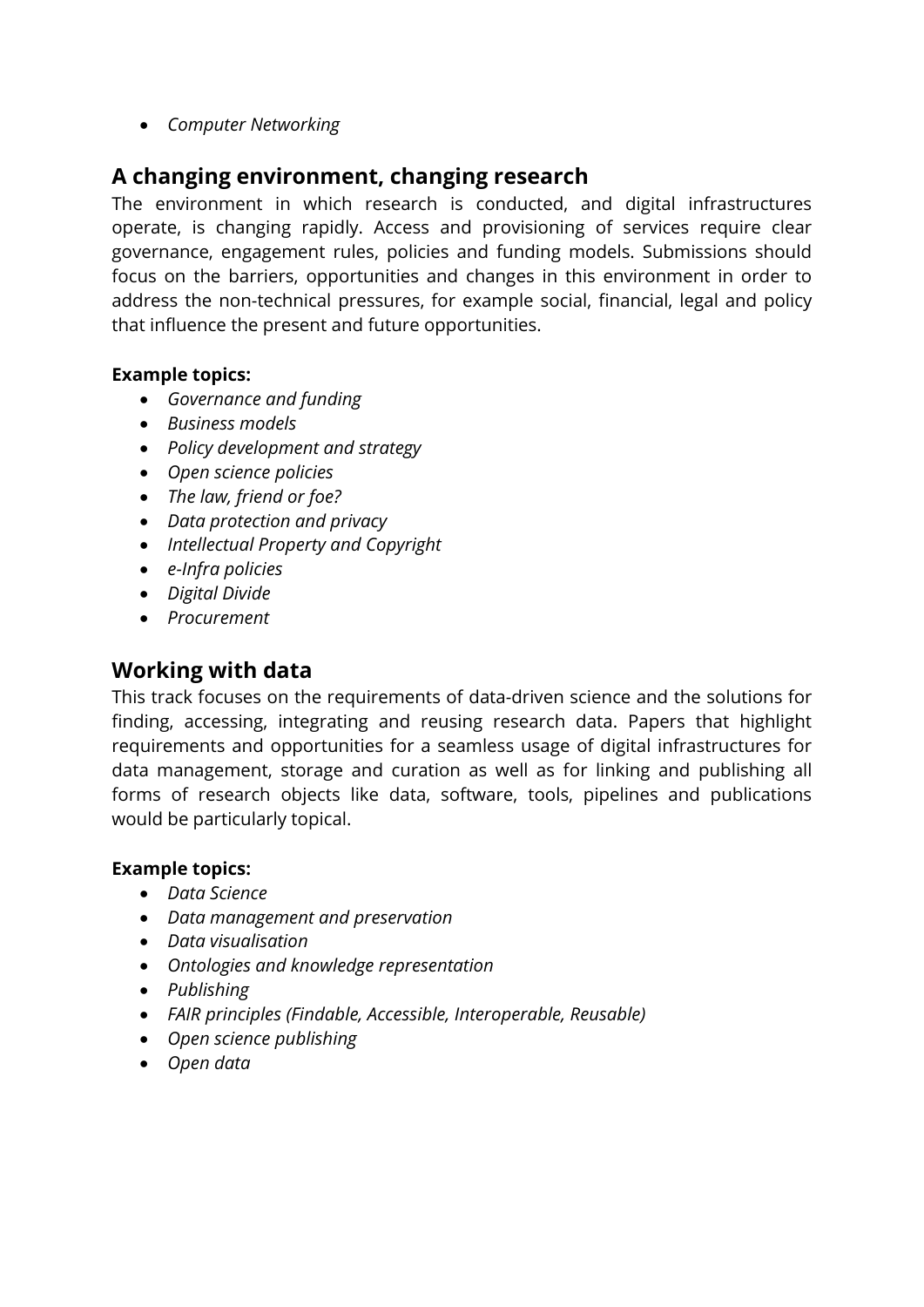I look forward to connecting with you in Krakow and hearing your views on how 'Serving the User Base'' should evolve to best support the research community!

On behalf of the DI4R 2016 Programme Committee,

David Foster (CERN) DI4R 2016 Programme Committee Chair

# **Instructions for submission**

When making a submission you can choose to submit:

- **full session** proposal (90 minutes)
- **single presentation** proposal (25 minutes)

If you submit a full session proposal, you should include as much detail as possible about the session and its structure (e.g. panel, presentations, moderated discussions, including speaker names if possible).

Please indicate whether your proposal could also be considered as a lightning talk or a poster.

You can also indicate whether you are interested in submitting a full written paper based on your presentation. If a submission is accepted into the conference programme, then the full paper will be considered for publication after the conference.

All submissions should be on subjects relevant to the spirit and objectives of the conference: to present, discuss and learn about the challenges facing users and e-infrastructures, how they work together and their use in the research and education community. The topics described above are an indication of the scope of the conference, but are not meant to be restrictive.

#### **The online platform to submit abstracts will be available at:**

[www.digitalinfrastructures.eu](http://www.digitalinfrastructures.eu/)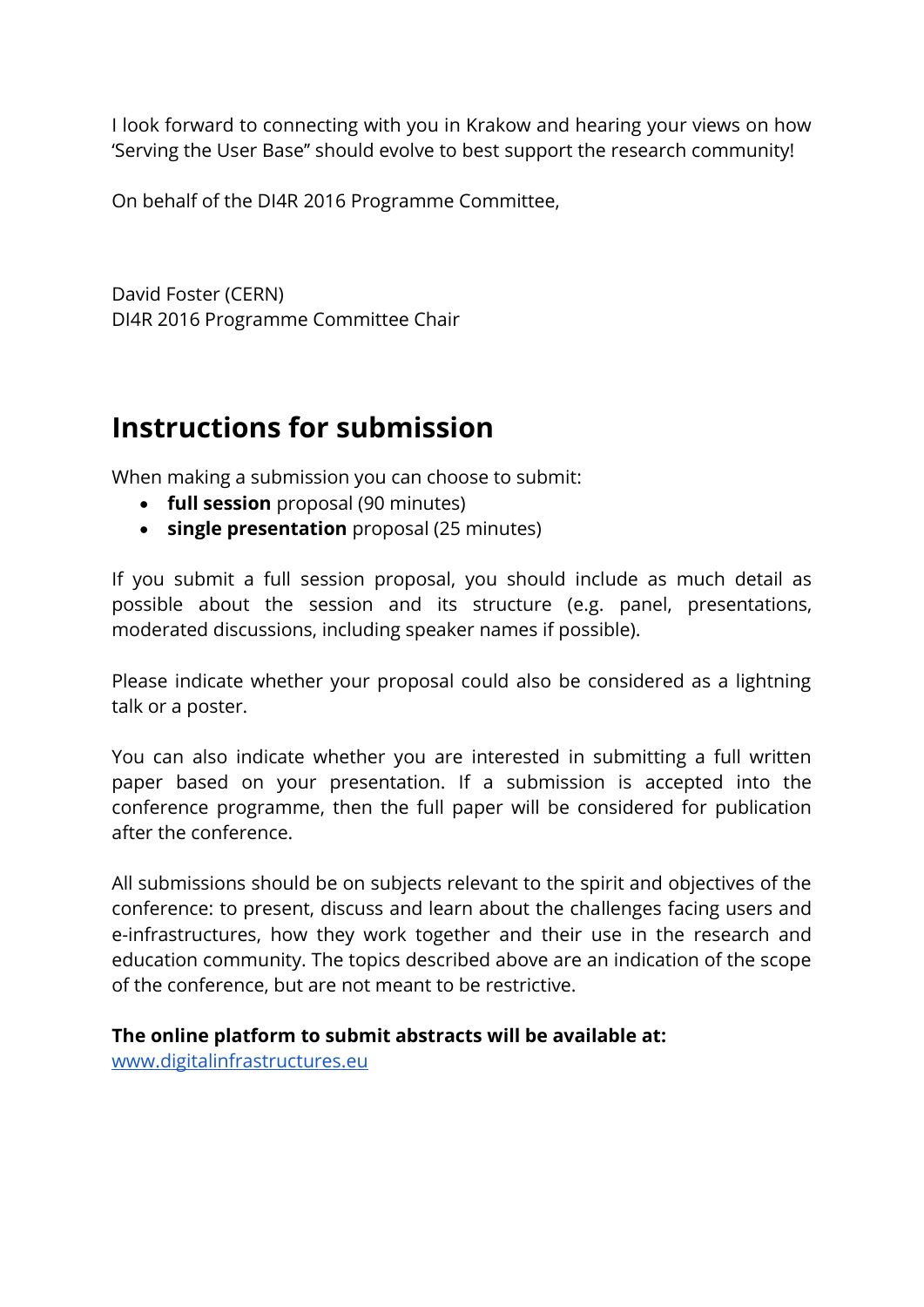All proposals must be submitted in English.

## **Dates and deadlines**

- **6 April 2016**  Call for Proposals announcement
- **1 May 2016**  Submission system opens (CORE)
- **3 June 2016**  Deadline of submissions for:
	- o Full sessions (via CORE)
	- o Single presentation (via CORE)
	- o Training (via email)
	- o Demonstrations (via email)
- **20 July**  Deadline of submissions for:
	- o Lightning talks (via CORE)
	- o Posters (via CORE)
	- o Full Papers (via email)

# Full sessions and single presentations Deadline: 3 June 2016

### **Full session proposals (90 minutes)**

Proposals should be about 1200 words (two A4 pages).

Session proposals must include: title, proposer names and their affiliations, five keywords, session format, objectives, target audience, proposed speakers, speakers' biographies.

#### **Single presentation proposals** (**25 minutes**)

Abstracts should be about 1200 words (two A4 pages). These may include future work that is expected to produce results in the first half of 2016. Abstracts should clearly indicate what work has already been done and what still has to take place.

Abstract proposals must include: title, author names and affiliations, five keywords, speaker names (if different from the author) and their affiliations, speaker's biographies.

# Training sessions and demonstrations Deadline: 3 June 2016

### **Training**

At DI4R 2016, spaces are available for training sessions parallel with the official tracks from Tuesday 27 September to Friday 30 September. Training proposals should include: title, proposer names and affiliations, five keywords, meeting format, technical requirements, short introduction, intended audience.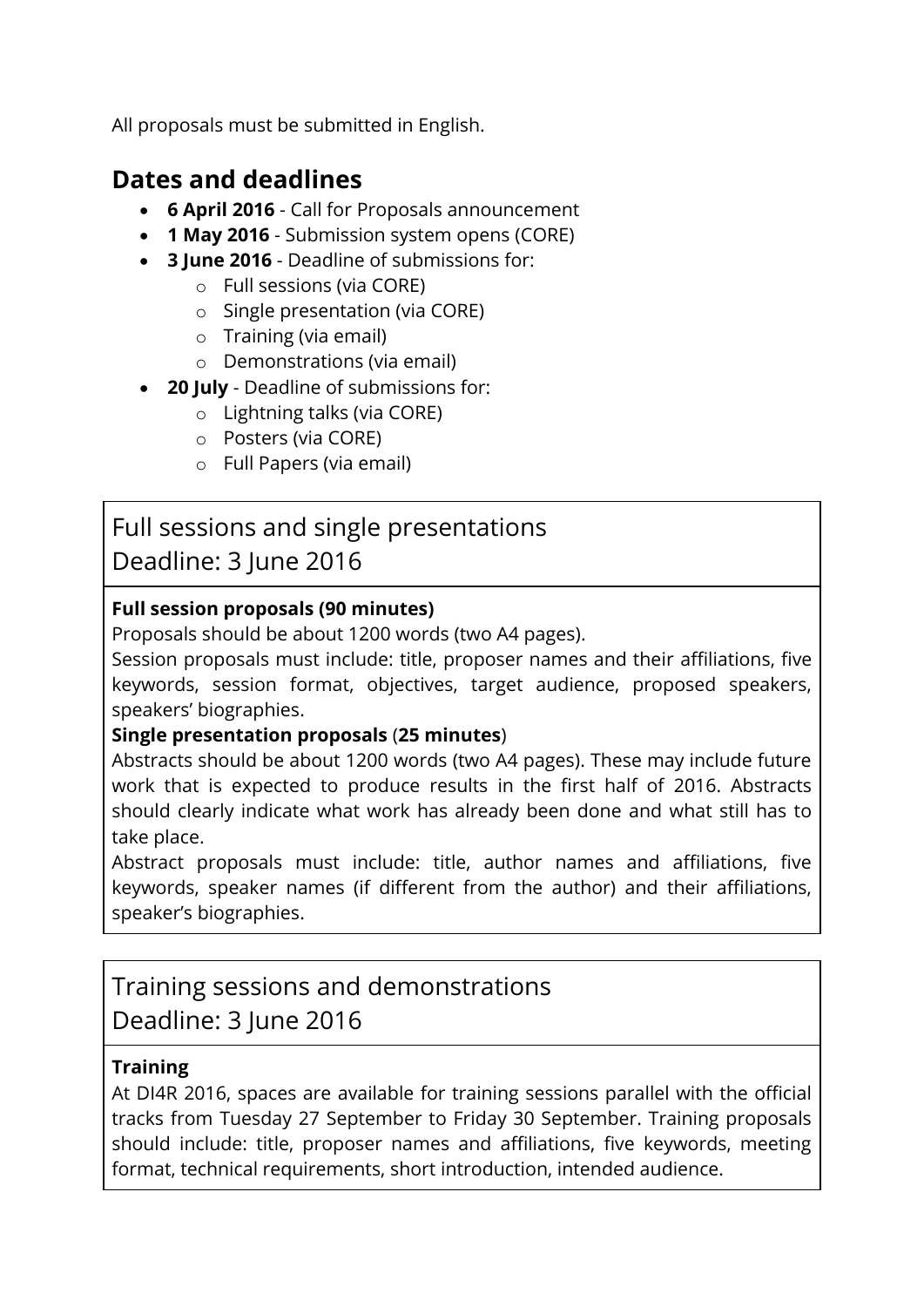Please send your proposal via email to training@digitalinfrastructures.eu

All training requests will be evaluated by the Programme Committee and all submitters will be notified at the end of June 2016.

### **Demonstrations**

Demonstrations and exhibits will be possible throughout the conference in the exhibition area. Companies or projects wishing to participate should contact demos@digitalinfrastructures.eu

## Lightning talks Deadline: 20 July 2016

Lightning talks (5 minutes) focus on one key point. This can be an idea, successful project, a cautionary story, collaboration invitation, quick tip or demonstration. This is an opportunity for ideas to get the attention they deserve.

Lightning talk proposals must include: title, author name and short biography, five keywords, and a short description of the planned talk. Please indicate on your abstract whether you would be willing to have your proposal considered as a poster if it is not accepted as a lightning talk.

### Posters

Deadline: 20 July 2016

*(Poster authors are required to be available to discuss their posters during p.m. coffee breaks)*

Poster proposals may include future work that is expected to produce results in the second half of 2016. Abstracts should clearly indicate what work has already been done and what still has to take place.

Poster submissions must include: poster title, name(s) and affiliation(s) of any author(s), lead author contact information, presenter name (if different from the submitting author); an abstract (max. 2 pages of A4) describing the content of the poster. A draft poster may also be submitted to support the abstract. Please indicate on your abstract whether you would be willing to have your proposal considered as a lightning talk if it is not accepted as a poster.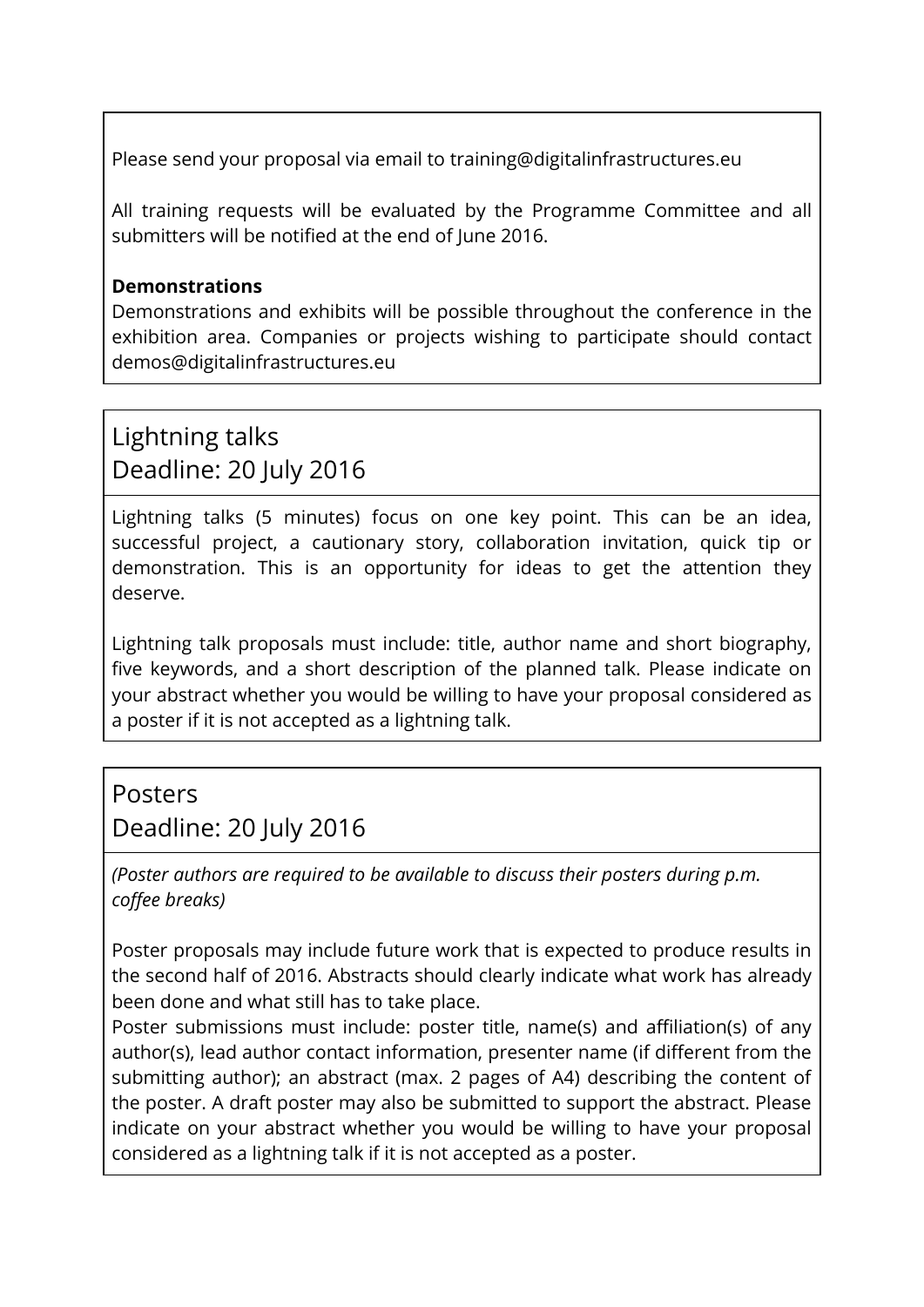### **Full papers**

Authors of abstracts selected to be presented at the conference, and all invited speakers, have the possibility to submit a full paper for review. Around twelve will be selected for online publication as conference proceedings. Please indicate on your abstract whether you are willing to prepare a full paper.

# **Conference schedule**

DI4R16 is a 3-day event, starting on Wednesday 28 September and finishing on Friday 30 September 2016. The full conference registration fee includes attendance on all 3 days.

The formal programme will commence on Wednesday, 28 September at 09:00, with the opening plenary followed by parallel sessions. The closing plenary will be held on Friday 30 September 2016.

The opening reception will be held on Wednesday 28 September at 19:00, and the gala dinner on Thursday 29 September at 19:00.

# **The Programme Committee**

#### **PC Chair:**

David Foster CERN

#### **Committee members**

| <b>Romain Melet</b>    | Cap Digital                             |                    |  |
|------------------------|-----------------------------------------|--------------------|--|
| Paolo Manghi           | <b>CNR</b>                              | Italy              |  |
| <b>Steven Newhouse</b> | EBI                                     | United Kingdom     |  |
| Simon Leinen           | <b>SWITCH</b>                           | Switzerland        |  |
| Owen Appleton          | <b>UZH</b>                              | Switzerland        |  |
| Damien Lecarpentier    | <b>EUDAT</b>                            | Finland            |  |
| Annabel Grant          | GÉANT                                   | International      |  |
| Peter Wittenburg       | <b>RDA</b>                              | <b>Netherlands</b> |  |
| Dave Kelsey            | <b>STFC</b>                             | United Kingdom     |  |
| Licia Florio           | GÉANT                                   | International      |  |
| <b>Gergely Sipos</b>   | <b>EGI Foundation</b>                   | International      |  |
| Adam Farquar           | British Library, THOR<br>United Kingdom |                    |  |
| Diego Scardaci         | <b>EGI Foundation</b>                   | International      |  |
|                        |                                         |                    |  |